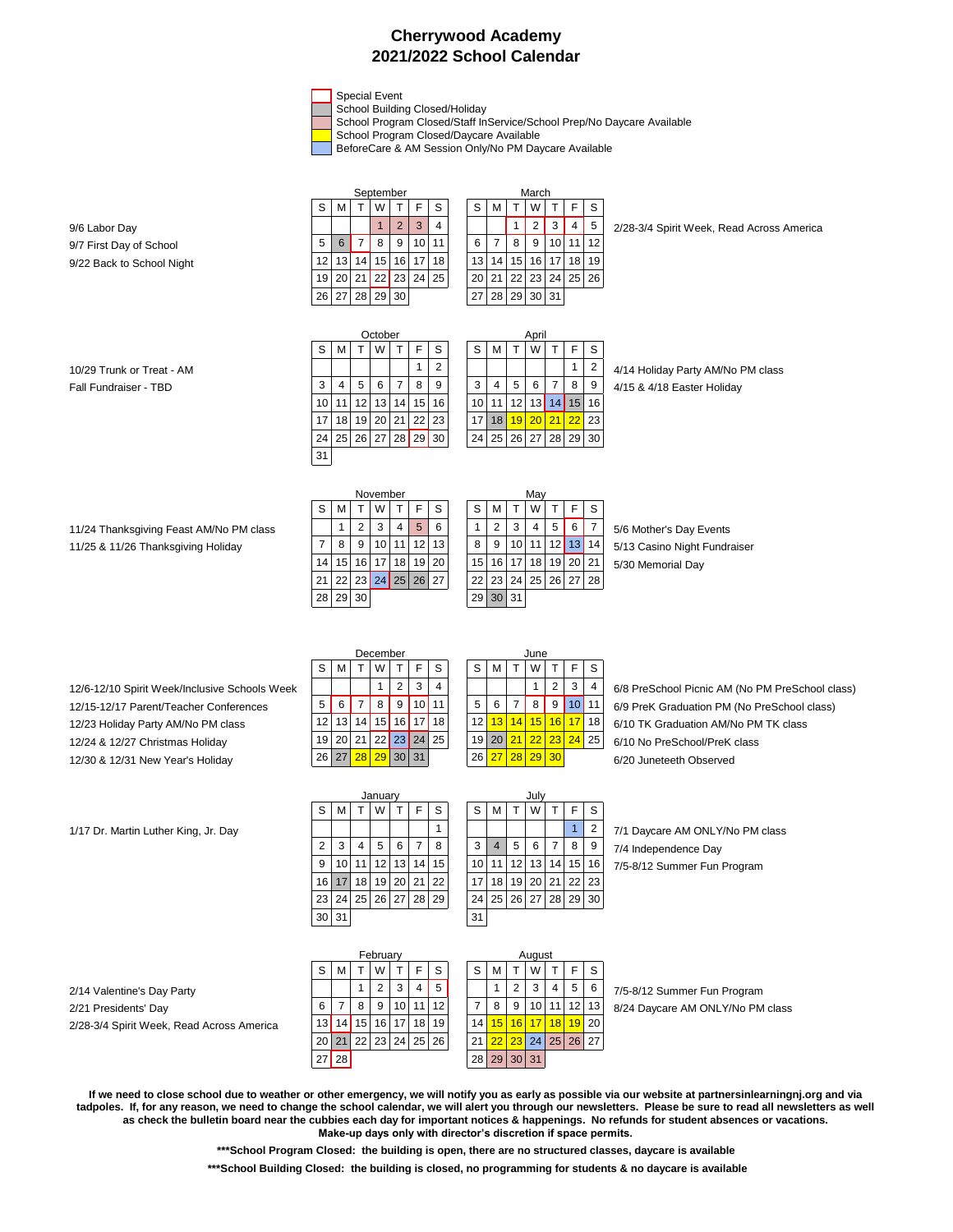## **2021/2022 District Student Calendar Cherrywood Academy**



- School Building Closed/Holiday/No Home/Telehealth Sessions/No School DTT or Zones Sessions
- School Program Closed/Staff InService/School Prep/No Home/Telehealth Sessions/No School DTT or Zones Sessions
- School Program Closed/Daycare Available (additional fees may apply)/School Break
- BeforeCare & AM Session Only/No PM Home/Telehealth or School Sessions

| 9/6 Labor Day<br>9/7 First Day of School<br>9/15 Inclusive Back to School Night<br>9/22 Back to School Night                                                                                         | September<br>М<br>W<br>т<br>F.<br>S<br>s<br>T<br>$\overline{2}$<br>$\mathbf{3}$<br>$\overline{1}$<br>$\overline{4}$<br>8<br>9   10   11<br>$6 \mid$<br>$\overline{7}$<br>5<br>13 14 15 16 17<br>12<br>18<br>19 20 21 22 23 24 25<br>28 29 30<br>26 27 | March<br>S<br>M<br>T<br>T<br>F.<br>W<br>S<br>$\overline{c}$<br>$3 \mid 4 \mid$<br>$\mathbf{1}$<br>$5\phantom{.0}$<br>$8$   9   10   11   12<br>6<br>$\overline{7}$<br>15 16 17 18 19<br>13 14<br>20 21 22 23 24 25 26<br>27 28 29 30 31 | 2/28-3/4 Spirit Week, Read Across America                                                                                                                                                                                                                                                                                                                                                                     |
|------------------------------------------------------------------------------------------------------------------------------------------------------------------------------------------------------|-------------------------------------------------------------------------------------------------------------------------------------------------------------------------------------------------------------------------------------------------------|-----------------------------------------------------------------------------------------------------------------------------------------------------------------------------------------------------------------------------------------|---------------------------------------------------------------------------------------------------------------------------------------------------------------------------------------------------------------------------------------------------------------------------------------------------------------------------------------------------------------------------------------------------------------|
| 10/29 Trunk or Treat - AM<br>Fall Fundraiser - TBD                                                                                                                                                   | October<br>W.<br>T<br>F<br>S<br>М<br>s<br>T.<br>$\overline{2}$<br>$\mathbf{1}$<br>$\overline{7}$<br>8<br>9<br>5<br>6<br>3<br>4<br>12 13 14 15<br>16<br>10<br>11<br>18 19 20 21 22 23<br>17<br>24 25 26 27 28 29 30<br>31                              | April<br>W T<br>$\mathsf F$<br>S<br>M<br>$\mathsf{T}$<br>S<br>$\mathbf{1}$<br>$\overline{2}$<br>$\overline{7}$<br>3<br>4<br>5<br>6<br>8<br>9<br>10 11 12 13 14 15 16<br>17 18 19 20 21 22 23<br>24 25 26 27 28 29 30                    | 4/14 Holiday Party AM/No PM class<br>4/15 & 4/18 Easter Holiday                                                                                                                                                                                                                                                                                                                                               |
| 11/24 Thanksgiving Feast AM/No PM class<br>11/25 & 11/26 Thanksgiving Holiday                                                                                                                        | November<br>M<br>W<br>F.<br>S<br>S<br>T.<br>T<br>$\overline{2}$<br>3<br>$5\phantom{.0}$<br>6<br>$\mathbf{1}$<br>4<br>10 11 12 13<br>$\overline{7}$<br>8<br>9<br>15 16 17 18 19 20<br>14<br>22 23 24 25 26 27<br>21<br>28 29 30                        | May<br>Τ<br>F.<br>S<br>М<br>т<br>W<br>S<br>$\sqrt{5}$<br>$6$   7<br>$\overline{2}$<br>3<br>$\mathbf{1}$<br>$\overline{4}$<br>$\boxed{10}$ 11 12 13 14<br>8<br>9<br>15 16 17 18 19 20 21<br>22 23 24 25 26 27 28<br>29 30 31             | 5/6 Mother's Day Events<br>5/13 Casino Night Fundraiser<br>5/30 Memorial Day                                                                                                                                                                                                                                                                                                                                  |
| 12/6-12/10 Spirit Week/Inclusive Schools Week<br>12/15-12/17 Parent/Teacher Conferences<br>12/23 Holiday Party AM/No PM class<br>12/24 & 12/27 Christmas Holiday<br>12/30 & 12/31 New Year's Holiday | December<br>S M<br>W<br>T.<br>F.<br>S<br>T.<br>$\overline{2}$<br>3<br>$\mathbf{1}$<br>4<br>5 <br>$8$ 9 10 11<br>6<br>$\overline{7}$<br>12 13 14 15 16 17 18<br>19 20 21 22 23 24 25<br>29 30 31<br>26 27<br>28                                        | June<br>$\top$<br>S<br>M<br>T<br>F<br>W<br>S<br>$\overline{2}$<br>3 <sup>1</sup><br>$\mathbf{1}$<br>$\overline{4}$<br>8 9 10 11<br>5<br>6 7<br>12 13 14 15 16 17 18<br>19 20 21 22 23 24 25<br>28<br> 29 30<br>$26$ 27                  | 6/8 PreSchool Picnic AM (No PM PreSchool class)<br>6/8 PreSchool Home/Telehealth Sessions Offered in PM<br>6/9 PreK Graduation PM (No PreSchool class)<br>6/9 PreSchool Home/Telehealth and School Sessions Offered<br>6/10 TK Graduation AM/No PM class/No PS/PK class<br>6/10 PreSchool & PreK Home/Telehealth and School Sessions Offered AM ONLY<br>6/13-6/17 Reduced Schedule<br>6/20 Juneteeth Observed |
| 1/17 Dr. Martin Luther King, Jr. Day                                                                                                                                                                 | January<br>F<br>W<br>T.<br>S<br>S<br>м<br>T.<br>$\mathbf{1}$<br>$\sqrt{5}$<br>8<br>3<br>6<br>$\overline{7}$<br>2<br>4<br>10 11 12 13 14<br>15<br>9<br>16 17 18 19 20 21 22<br>$\overline{26}$ 27<br>23 24 25<br>${\bf 28}$<br>29<br>30 31             | July<br>T<br>$\mathsf F$<br>S<br>W<br>M<br>Т<br>S<br>$\mathbf{1}$<br>$\overline{2}$<br>$\overline{7}$<br>3<br>$\overline{4}$<br>5<br>6<br>8<br>9<br>10 11 12 13 14 15 16<br>17 18 19 20 21 22 23<br>24 25 26 27 28<br>29 30<br>31       | 7/1 Daycare AM ONLY/No PM class<br>7/4 Independence Day<br>7/5-8/12 Summer Fun Program                                                                                                                                                                                                                                                                                                                        |
| 2/14 Valentine's Day Party<br>2/21 Presidents' Day<br>2/28-3/4 Spirit Week, Read Across America                                                                                                      | February<br>F<br>$\mathsf S$<br>M<br>W<br>T<br>s<br>T.<br>3<br>5<br>2<br>$\overline{4}$<br>$\mathbf{1}$<br>9 10 11 12<br>6<br>$\overline{7}$<br>8<br>14 15 16 17 18 19<br>13<br>20 21 22 23 24 25 26<br>$27$ 28                                       | August<br>S M<br>T W<br>T<br>F<br>S<br>$\overline{2}$<br>$\overline{4}$<br>$5\phantom{.0}$<br>1<br>3<br>6<br>9 10 11 12 13<br>$\boldsymbol{7}$<br>8<br>14 <mark>15 16 17 18 19</mark> 20<br>23 24 25 26 27<br>$21$ $22$<br>28 29 30 31  | 7/5-8/12 Summer Fun Program<br>8/24 Daycare AM ONLY/No PM class                                                                                                                                                                                                                                                                                                                                               |

**If we need to close school due to weather or other emergency, we will notify you as early as possible via our website at partnersinlearningnj.org and via tadpoles. If, for any**  reason, we need to change the school calendar, we will alert you through our newsletters. Please be sure to read all newsletters as well as check the bulletin board near the **cubbies each day for important notices & happenings. No refunds for student absences or vacations. Make-up days only with director's discretion if space permits.** 

**\*\*\*School Program Closed the building is open, there are no structured classes, daycare is available**

 **\*\*\*School Building Closed the building is closed, no programming for students & no daycare is available**